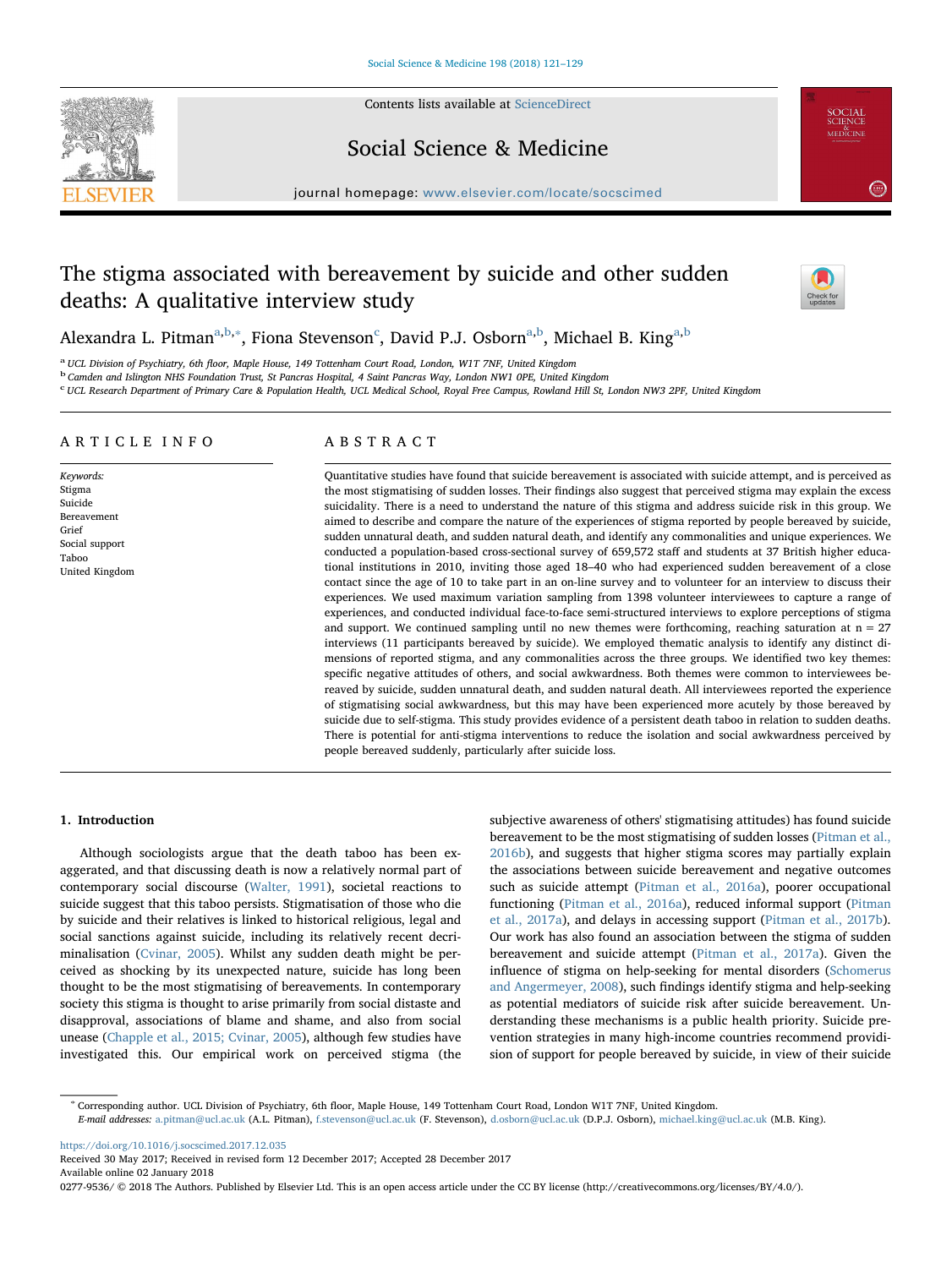risk ([Pitman et al., 2014\)](#page-8-6), but lack an evidence base for intervening ([McDaid et al., 2008\)](#page-7-2). A better understanding of the role of stigma in creating barriers to uptake of support in this group ([Pitman et al.,](#page-8-3) [2017a, b; Pitman et al., 2016a, b\)](#page-8-3) would inform service changes to benefit them.

Quantitative differences in stigma scores provide one way of understanding how bereaved people perceive discriminatory attitudes after a loss and how this varies by cause of death. However, they convey little of the nature of those experiences. It is possible that the nature of stigmatising experiences is similar for all those bereaved suddenly, but experienced most acutely after suicide. Alternatively, it is possible that stigmatising attitudes towards suicide loss are unique and more upsetting in their nature. This question of nature *versus* degree requires further investigation using qualitative methods. Such work would help understand how stigma affects help-seeking intentions and behaviour after different kinds of loss. Previous qualitative studies of the experience of suicide bereavement have identified strong perceptions of stigma, the characteristics of which differ according to cultural settings ([Cvinar, 2005; Hanschmidt et al., 2016](#page-7-0)). However, no previous studies have compared experiences of stigma after suicide bereavement to experiences of stigma after sudden natural deaths. Such work could identify how aspects of stigma specific to suicide bereavement might influence suicidal behaviour. Our objective was to conduct a three-way comparison of the experiences of stigma reported by people bereaved by suicide, other sudden unnatural death, and sudden natural death, to identify any commonalities and unique experiences in the dimensions of stigma described. We wished to explore whether it is the violence or unnatural nature of a death that so discomforts others, whether this is specific to suicide, or whether discomfort is generalised to all sudden deaths. In this study we chose to focus on young adults as an underresearched group, given policy concerns about their vulnerabilities to suicide ([Pitman et al. 2012](#page-7-3)), the potential role of stigma in explaining non-help-seeking ([Biddle et al., 2007\)](#page-7-4), and their priority status within United Kingdom suicide prevention strategies.

# 2. Method

# 2.1. Methodological approach

Our research questions were: What is the nature of the stigma perceived by people bereaved by sudden causes of death? Does the nature of stigmatising experiences differ by cause of sudden death? We therefore chose to focus on accounts of perceived (felt or subjective) stigma, as distinguished from the public or personal stigma enacted in societal or individuals' avoidance or discrimination [\(Gray, 2002; Rusch](#page-7-5) [et al., 2014\)](#page-7-5). We acknowledged that interviewees' perceptions of stigma might also be a reflection of self-stigma, and therefore mutually reinforcing ([Gray, 2002; Rusch et al., 2014](#page-7-5)). We chose to use the perspective of critical realism, which distinguishes three domains (empirical, actual, and real) within the reality of the bereaved [\(Scambler](#page-8-7) [and Higgs, 2001\)](#page-8-7). Our focus was on what this perspective terms the 'empirical': the way a social interaction is experienced and interpreted by the bereaved. This avoided the problems of observer bias in trying to capture the 'actual'; an objective account of how the interaction occurred, gained by observing encounters between bereaved and nonbereaved. It also avoided the issues of recall bias ([Range and](#page-8-8) Thompson, [1987; Wagner and Calhoun, 1991](#page-8-8)) and social desirability bias ([Thompson and Range, 1992\)](#page-8-9) in measuring the 'real'; the underlying attitudes or intent of the non-bereaved people involved in that interaction.

#### 2.2. Study design and participants

We followed COREQ guidelines on the design and reporting of qualitative research [\(Tong et al., 2007\)](#page-8-10). We employed a mixed methods survey design to collect and analyse qualitative interview data from a nested sample of bereaved adults, drawn from a wider sample of bereaved adults providing quantitative and qualitative data in an online survey. We used a cross-sectional survey design to invite all young adults working or studying at the 164 United Kingdom (UK) higher education institutions (HEIs) in 2010 to participate in a closed online survey to investigate "the impact of sudden bereavement on young adults". We considered this sampling frame to provide the most efficient, comprehensive and pragmatic means of recruiting a hard-toreach population of young adults ([Pitman et al., 2015](#page-8-11)), while simultaneously minimising traditional biases associated with recruiting a helpseeking sample.

Our sampling strategy has previously been described in our quantitative work ([Pitman et al., 2016a,b; Pitman et al., 2017a,b\)](#page-8-2). Briefly, 37/164 (23%) HEIs agreed to take part, providing an estimated sampling frame of 659,572 staff and students. Inclusion criteria were: people aged 18–40 (to define a young adult age range) who had experienced sudden bereavement of a close friend or relative since the age of ten. Early childhood bereavements were excluded to minimise recall bias. Sudden bereavement was operationalised as "a death that could not have been predicted at that time and which occurred suddenly or within a matter of days". Exposure status was sub-classified, via selfreport, as: bereavement by suicide, bereavement by sudden natural causes (eg. cardiac arrest), and bereavement by sudden unnatural causes (eg. accidental death).

The survey elicited on-line responses to a series of closed and open questions. The quantitative [\(Pitman et al., 2016a,b; Pitman et al.,](#page-8-2) [2017a,b](#page-8-2)) and qualitative data [\(Pitman et al., 2017c\)](#page-8-12) collected in this questionnaire have been analysed separately. A final question invited respondents to volunteer for a face-to-face interview "to hear more about your personal experiences of bereavement". From respondents who volunteered online for an interview, we selected a purposive maximum variation sub-sample to reflect a broad range of experiences. This represented a balance of gender, age, ethnicity, geographical location, age at bereavement, time elapsed since bereavement, kinship to the deceased, and cause of death.

#### 2.3. Procedures

We developed a topic guide for the semi-structured interviews ([Appendix 1\)](#page-7-6), to cover a range of domains impacted after bereavement. This was based on the published research and policy literature [\(Cvinar,](#page-7-0) [2005; Public Health England and National Suicide Prevention Alliance,](#page-7-0) [2015; Sveen and Walby, 2008\)](#page-7-0), and the suggestions of an advisory group of young bereaved adults and bereavement counsellors. Information sheets sent to potential interviewees explained that the purpose of the study was to explore further the impact of the bereavement on everyday life, including how other people had reacted to them because of the loss. Using prompts from each interviewee's online responses, views and specific examples were elicited on topics such as: the attitudes and responses of friends, colleagues and relatives; whether information about the death had been concealed; whether the deceased was still discussed; and how readily support had been offered. We also elicited views on helpful and unhelpful experiences of support, the results of which are being analysed separately.

Participants were interviewed sequentially in university offices in four geographical centres (Belfast, Cardiff, Edinburgh, London) until saturation of themes was reached. Interviews were conducted by the lead author, who was a psychiatrist trained to manage any distress observed. Her only previous contact with interviewees constituted emails determining location and timing of interview. All interviewees gave informed consent at the start of the interview, and were provided with a list of bereavement support organisations. Interviews lasted between 30 and 77 min and were digitally recorded. The topic guide was revised iteratively between interviews, but no repeat interviews were conducted. Field notes were used only to assist transcribing. Instructions were clear that interviewees could terminate or pause the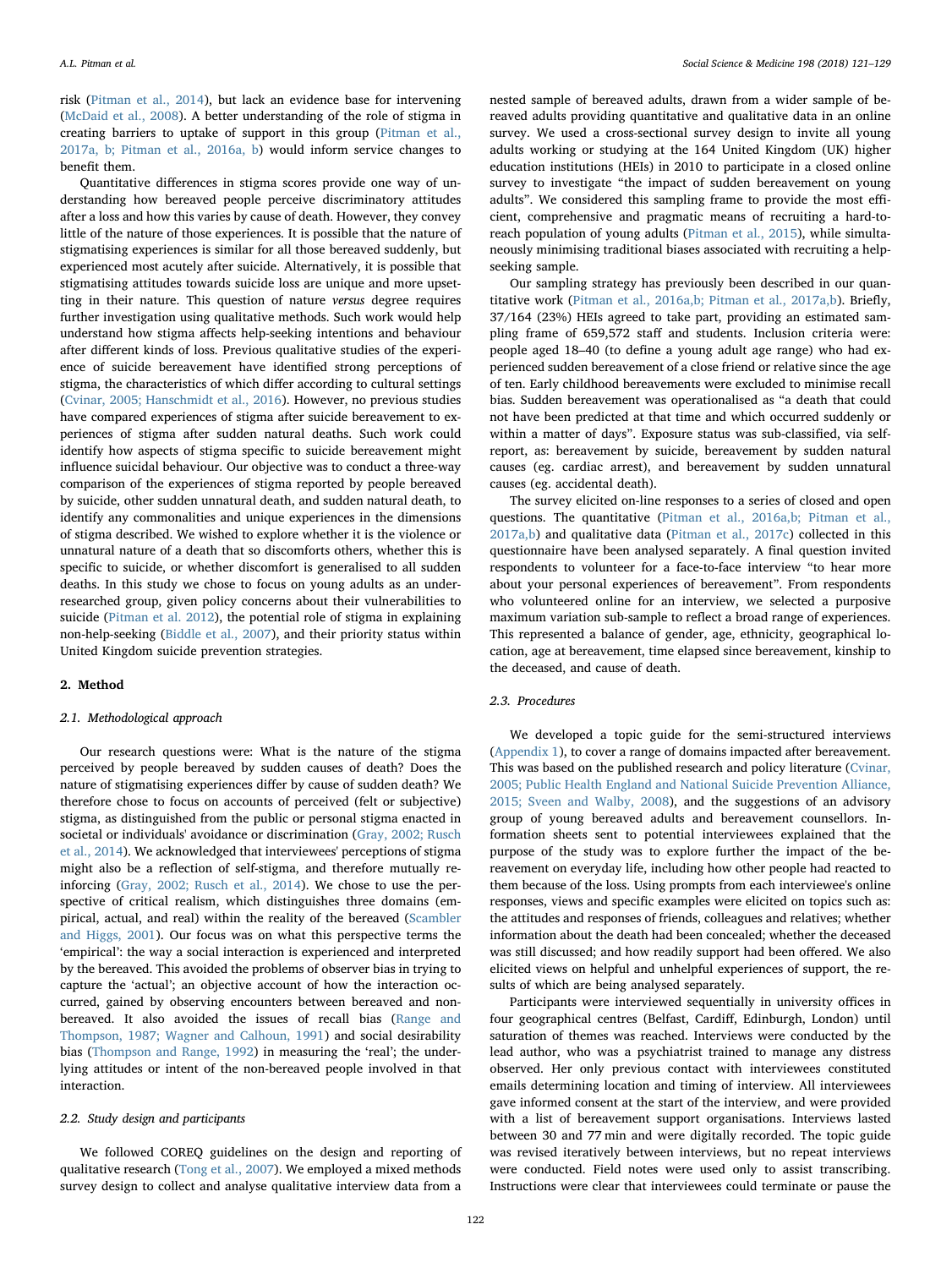interview at any point. All travel costs were reimbursed but no other participant payment was made. Given the sensitive nature of the topic, transcripts and coded data were not returned to participants for comment unless requested. None was requested.

The study was approved by the UCL Research Ethics Committee in 2010 (ref: 1975/002).

# 2.4. Analytic approach

Interview transcripts were transcribed either by the interviewer (AP) or an independent medical research transcriber. All were checked against original audio by AP to enhance familiarisation with the data. A thematic analytic approach was chosen ([Braun and Clarke, 2006](#page-7-7)) to explore the nature of any experiences or perceptions of stigma in people bereaved by suicide, sudden unnatural death, and sudden natural death. This involved an inductive approach using QSR NVivo 10 to derive analytic categories from reported experiences and perceptions. Two researchers (AP & an independent research consultant) conducted independent thematic analyses of the 27 transcripts. We discussed coding and interpretation of results to explore differences in interpretation of narratives, improve consistency of coding, and reduce the influence of personal reflexivity. The lead author then combined the coded data, to provide rigor in terms of refining the hierarchy of themes and understanding data. A funnelling approach ([Burnard, 1991\)](#page-7-8) was used to collapse codes into key themes in discussion with a senior qualitative researcher (FS), and distil codes into higher-order categories. Themes were checked back against the 27 transcriptions to ensure consistency and validity.

# 3. Results

#### 3.1. Response

A total of 5085 of the 659,572 people sampled responded to the questionnaire by clicking on the survey link, with 4630 (91%) consenting to participate in the online study, and 1398 (30%) volunteering for a further face-to-face interview.

The majority of the interview volunteers had been bereaved by sudden natural causes ([Fig. 1\)](#page-2-0), and the smallest category comprised those bereaved by suicide. Overall, 232 volunteers had experienced more than one mode of sudden bereavement, and this was more common an experience in the group bereaved by suicide.

#### 3.2. Participant characteristics

Saturation of themes was achieved once 27 respondents had been interviewed (nine men and 18 women). In this sample 11 interviewees reported having been bereaved by the suicide of a close contact (of

<span id="page-2-0"></span>

Fig. 1. Bereavement exposure in all participants volunteering for interview ( $n = 1398$ ).

#### <span id="page-2-1"></span>Table 1

Themes of stigma identified in analysis of  $n = 27$  interview transcripts.

| Higher-<br>order<br>theme             | Mode of<br>bereavement<br>Sub-theme | Bereaved by<br>suicide | Bereaved by<br>sudden<br>unnatural<br>death | Bereaved by<br>sudden natural<br>death |
|---------------------------------------|-------------------------------------|------------------------|---------------------------------------------|----------------------------------------|
| Specific negative attitudes of others |                                     |                        |                                             |                                        |
|                                       | Blame                               | V                      | $\sqrt{ }$                                  |                                        |
|                                       | Morbid                              | $\sqrt{}$              | $\sqrt{}$                                   | $\sqrt{}$                              |
|                                       | fascination                         |                        |                                             |                                        |
|                                       | Pity                                | $\sqrt{}$              | $\sqrt{}$                                   | $\sqrt{}$                              |
| Social awkwardness                    |                                     |                        |                                             |                                        |
|                                       | Disrupted                           | $\sqrt{}$              | $\sqrt{}$                                   | $\sqrt{}$                              |
|                                       | interactions                        |                        |                                             |                                        |
|                                       | Aversion to                         | $\sqrt{}$              | $\sqrt{}$                                   | $\sqrt{}$                              |
|                                       | displays of grief                   |                        |                                             |                                        |
|                                       | Avoidance of the                    | $\sqrt{ }$             | $\sqrt{ }$                                  | $\sqrt{}$                              |
|                                       | topic                               |                        |                                             |                                        |
|                                       | Avoidance of the                    | $\sqrt{}$              | $\sqrt{}$                                   | $\sqrt{}$                              |
|                                       | bereaved                            |                        |                                             |                                        |
|                                       | Failure to offer                    | $\sqrt{}$              |                                             |                                        |
|                                       | support                             |                        |                                             |                                        |
|                                       | Avoidance of the                    | $\sqrt{}$              |                                             |                                        |
|                                       | word suicide                        |                        |                                             |                                        |
|                                       | Concealment of                      | $\sqrt{}$              | $\sqrt{}$                                   |                                        |
|                                       | the cause                           |                        |                                             |                                        |
|                                       | Tension over                        | $\sqrt{}$              | $\sqrt{}$                                   | $\sqrt{}$                              |
|                                       | disclosure                          |                        |                                             |                                        |

whom one had also been bereaved by sudden natural causes), 6 had been bereaved by sudden unnatural causes (of whom one had also been bereaved by sudden natural causes), and 10 had been bereaved by sudden natural causes.

The 27 participants ranged in age from 20 to 40. The majority indicated white ethnicity (93%), single status (52%), co-habitation with relatives or friends (89%), and a bereavement that had occurred two or more years previously (78%). Most (78%) were students in higher education, whilst the remainder were HEI staff. All were UK residents, with 20 (74%) of British nationality, 2 from Eastern Europe; 2 from Southern Europe; 2 from the Republic of Ireland, and 1 from North America. Of British interviewees, 6 were from Northern Ireland (denoted by \* in quotes below), a region with a history of violent conflict and high suicide rates (Offi[ce for National Statistics, 2017\)](#page-7-9).

# 3.3. Themes identified

We identified two main themes in relation to the stigma described by interviewees: specific negative attitudes, and social awkwardness ([Table 1](#page-2-1)).

# 3.3.1. Specific negative attitudes of others

Just under half of interviewees described experiences of others' negative attitudes, which separated out into three sub-types.

3.3.1.1. Blame. Examples of people experiencing judgemental attitudes, either towards the deceased or the bereaved, were rare and only arose from interviewees bereaved by suicide or by other sudden unnatural death. The latter group described the deceased being blamed for their risky behaviour.

"And I think that a lot of people thought that he probably died because he could be careless, and it was you know, the things like driving like a nutter or..... I don't think it was a great shock to some of his friends that he died, doing something risky or something sort of high speed, you know, ice-climbing … I just kind of felt like everybody just gets tarred with the same brush." (B2 – 37 year old British woman bereaved 5 years previously by sudden unnatural death of uncle)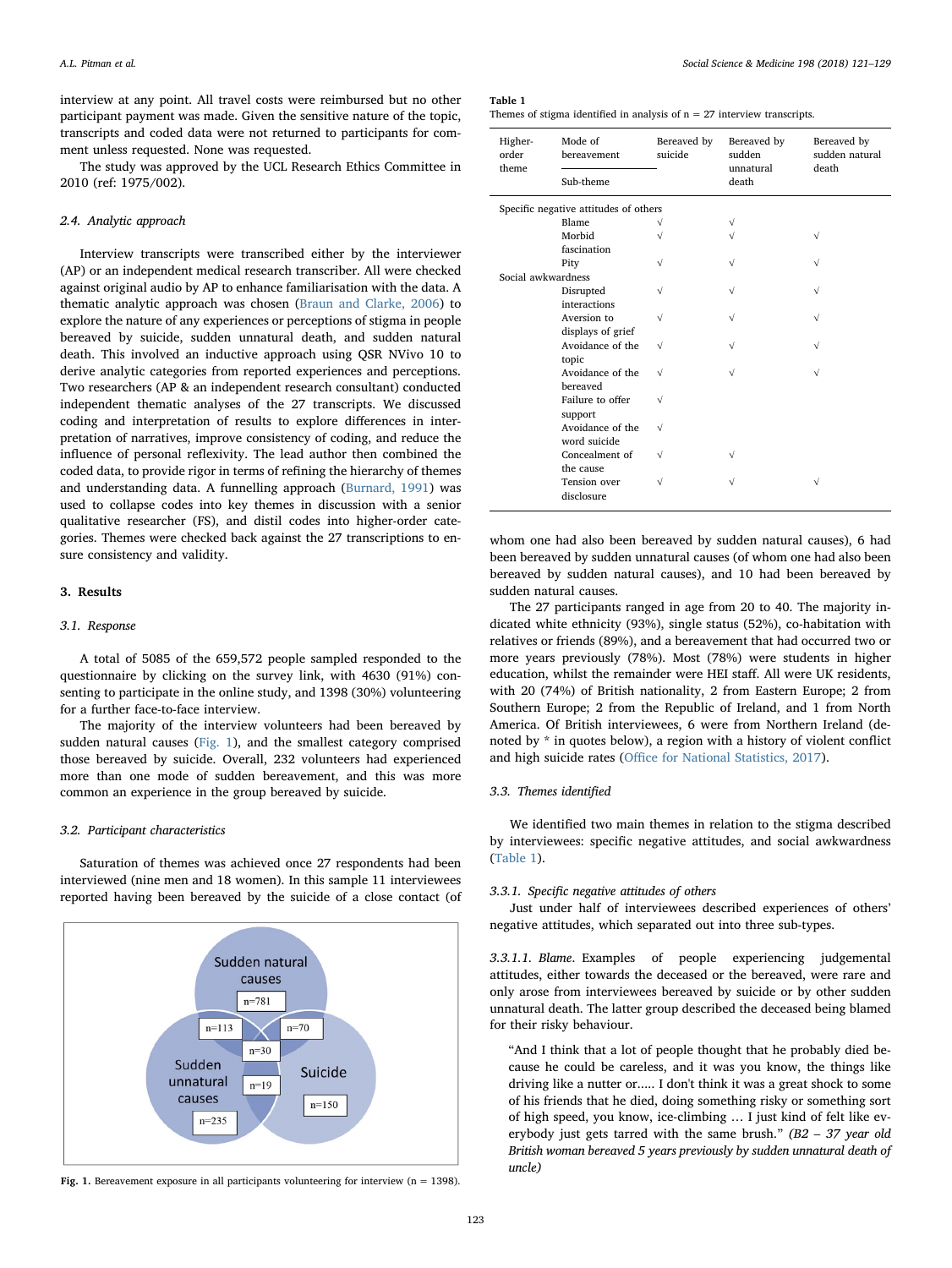Some people bereaved by suicide, predominantly non-British interviewees, perceived that others blamed them and other relatives or friends as responsible for having driven the deceased to suicide:

"the accusation … is that (my aunt) actually pushed (my uncle) to suicide… it was a discussion that was happening a lot behind doors, …I remember discussions between … my dad and my mum saying how much she handled (his financial problems) wrong". (A1 - 32 year old Southern European woman bereaved aged 15 by suicide of uncle)

"(my uncle, aunt and grandmother) were constantly repeating that my mother had killed him" (C5 – 35 year old Eastern European woman bereaved aged 15 by suicide of father)

"There were people gossiping saying that …. we had videotaped him doing it, like some sort of Satanic ritual or something". (C4 - 22 year old British\* man bereaved aged 16 by suicide of friend)

3.3.1.2. Morbid fascination. Interviewees in all three groups reported being distressed by others' morbid fascination with the death. This was primarily described in relation to acquaintances rather than close friends. Their insensitive questions appeared to be borne out of morbid curiosity and a desire to report gossip, rather than reflecting genuine concern.

"I felt people were treating it like gossip … and I just thought, how insensitive can you be? … just because the person is not directly related to them, then people think they can just talk about it and tell other people" (B1 - 20 year old British woman bereaved 6 months previously by suicide of friend)

"Everybody just wanted to know what happened and … you can tell the difference between people who genuinely knew him …. or people that just wanted to be nosey …. just to give them something to talk about! (C12 - 20 year old British\* woman bereaved 7 months previously by sudden natural death of grandfather)

3.3.1.3. Pity. A strong aversion to being pitied was described by interviewees in all three groups, but most markedly in those bereaved by natural causes. They perceived pity in expressions of false sympathy, and felt looked down upon or set apart:

"because it wasn't really something that happened all the time … It sort of made you stand out a bit …. and again, you know, the feeling that people were pitying you or talking about you … I think things like this was where the stigma came from".  $(C11 - 37$  year old British\* woman bereaved aged 13 by sudden natural death of father)

#### 3.3.2. Social awkwardness

All 27 interviewees reported that their bereavement had caused widespread social embarrassment and discomfort, characterised by their own and others' uncertainty over the social rules influencing interactions after a sudden loss. This reinforced their own sense of social awkwardness and placed a strain on relationships.

3.3.2.1. Disrupted interactions. Other people's awareness of a person's history of sudden bereavement appeared to create a fear that mentioning the topic might open "a real can of worms", and this disrupted social interactions for interviewees in all three groups. The task of negotiating such awkward social interactions reinforced a sense of difference:

"I just really don't like the whole stepping on eggshells around me or being careful; I'd just rather they act as normal". (C7 - 25 year old British\* woman bereaved aged 21 by suicide of father)

"I think people would express sympathy and say, you know, "Are you OK?" because they felt that that was the natural thing to do, …

but … there is that worry that it's going to be a real can of worms, and what do you do if … they start talking about the death and they cry.… They therefore don't really want to go there, because they're quite frightened and also they don't want the burden of it … I suppose you worry that … there are certain subjects that they can't bring up. So, everybody has a moan about their parents … and you see people hesitating, because they kind of think, "Oh! Can I talk about my own life, because I know that you don't have that, and is that going to upset you?" (A2 - 29 year old British woman bereaved aged 22 by sudden natural death of father)

3.3.2.2. Aversion to displays of grief. Many had learned to hide their grief because they felt that other people found outpourings of grief deeply embarrassing. They described social expectations to recover quickly, with any signs of prolonged grief regarded by others as overreaction to an event they should have 'got over' within months.

"You just learn to shut it down, put a smile on."  $(B2 - 37$  year old British woman bereaved 5 years previously by sudden unnatural death of uncle)

"(hiding my grief is) more to do with that embarrassment thing, it's like that there's something wrong with me for still feeling upset about it. I think it's that I think they'll think that I'm over-reacting." (C6 – 32 year old Irish woman bereaved 11 years previously by sudden accidental death of a friend)

"I avoid people because if anyone asks me how I am, I don't want to lie and be like, "Oh, I'm fine!", which is what everyone does." (C12 - 20 year old British\* woman bereaved 7 months previously by sudden natural death of grandfather)

3.3.2.3. Avoidance of the topic. Interviewees from all three groups described a widespread avoidance of the topic of the bereavement. This was interpreted as others' discomfort over the nature of the death, not knowing what to say, their efforts to avoid awkwardness, and fear of emotional outbursts or someone 'getting heavy'.

"for a lot of people, the idea of talking about death in public at all, it's just not … you're not supposed to talk about sad things, because socialising is about being happy."  $(A4 - 32$  year old British woman bereaved 1 year previously by suicide of friend)

"most of them just sort of go a little bit quiet and don't really want to talk about it"  $(D5 - 30$  year old British man bereaved 7 months previously by sudden accidental death of friend)

"People don't know what to say and I understand that, but at the same time, it is awkward, and it feels sort of, you know, rude nearly when people don't say …. "I was sorry for your loss." or "How are you?" even, or anything." (C1 – 31 year old Irish woman bereaved 18 months previously by sudden natural death of mother)

"I think … people don't know how to deal with emotion at the end of the day. It's human nature … I don't think it's malicious. I don't think they're consciously trying to be hurtful, or be unhelpful or not be helpful; I think it's just fear, I really do. … it's avoiding a scene, it's avoiding, you know, the display in public of emotions; very British" (D5 – 30 year old British man bereaved 7 months previously by sudden accidental death of friend)

These experiences seemed more extreme for people bereaved by suicide, because of others' specific discomfort and distaste over the notion of suicidal deaths:

"with suicide, people, even after the initial shock, didn't want to talk about it. They don't like to acknowledge these things happening …. basically I think it's that fear of not knowing how to approach the topic and not approaching the topic. It's quite bizarre". (D7 - 27 year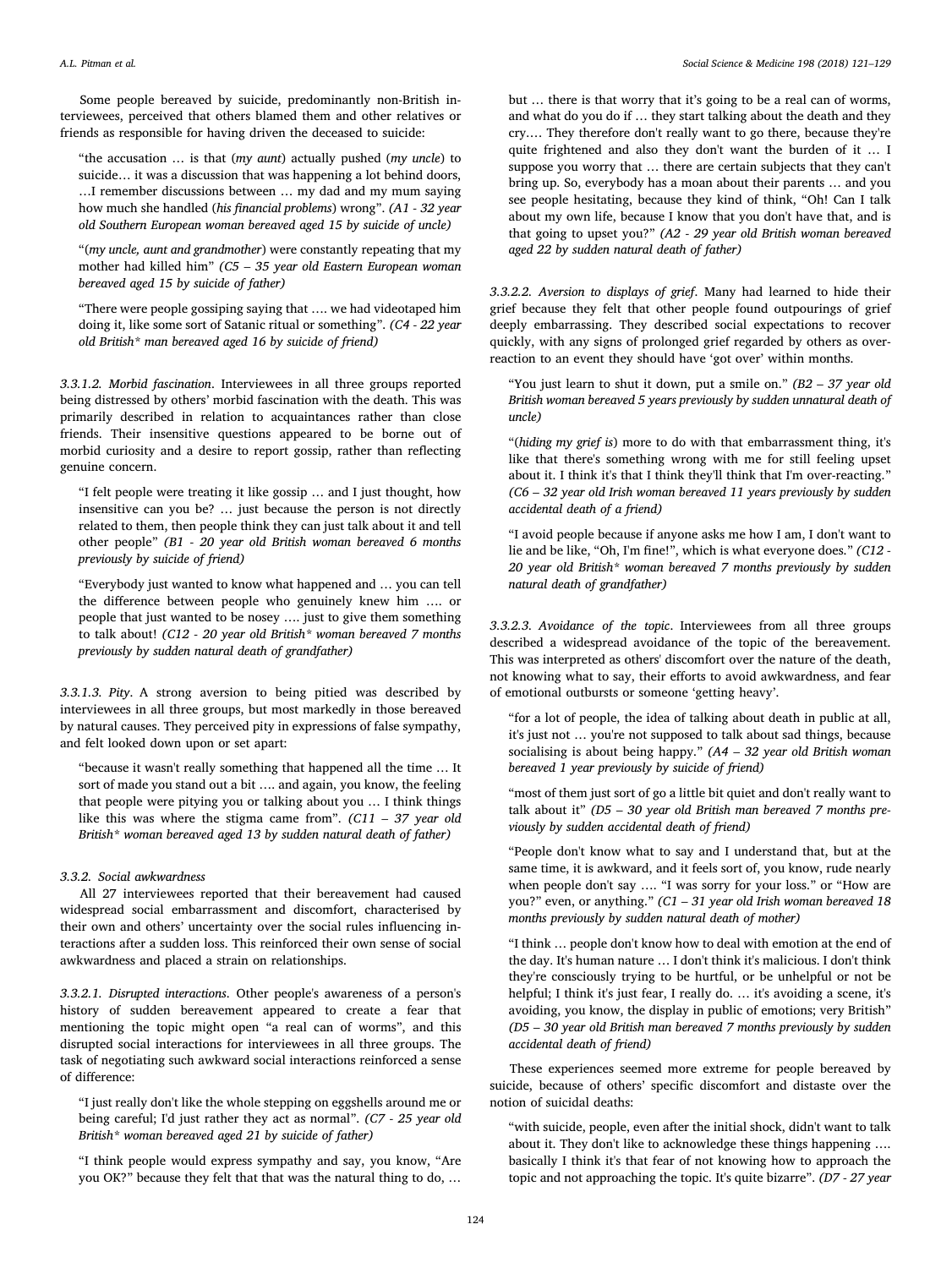old British man bereaved aged 17 by suicide of mother)

The consequence of avoiding the topic, particularly after suicide, left the bereaved feeling neglected.

"it was never brought up, ever (slight laugh). Which I didn't really appreciate, because I didn't want to bring it up … I would have preferred if (my housemates) had asked, because ….I felt like they just forgot, or didn't really care" (A5 - 20 year old British woman bereaved 2 years previously by suicide of friend)

The bereaved frequently avoided the topic themselves, either to prevent themselves and others from feeling awkward, or as a form of self-protection; helping them contain their emotions, or conceal the cause of death.

"I didn't want to bring it up because whenever I said anything, people kind of, they looked a bit awkward about it and … it just makes it a really awkward situation from then on; erm, like … you can't have a proper conversation (D6 - 22 year old British man bereaved aged 17 by sudden natural death of mother)

When both parties avoided the topic, opportunities were missed to provide support:

"I broached the subject years, maybe about five years ago with my friend and said, …that I thought I couldn't … that if I brought it up it was like a taboo issue …. with this very good friend, and she was astonished that I felt like that and she said, no, it was that she just didn't always know how to talk about it. " (C6 – 32 year old Irish woman bereaved aged 21 by sudden accidental death of a friend)

Such examples suggested that self-stigma played a key role in compounding the social awkwardness experienced by others in the context of any difficult subject.

3.3.2.4. Avoidance of the bereaved. Interviewees often felt that others avoided them due to the awkwardness of the topic and the interaction in general.

"people … just didn't know how to deal with it, so they just sort of stayed away". (C2 - 25 year old North American woman bereaved aged 16 by sudden natural death of father)

"my other close friend, she avoided me, she did, at first. She didn't know what to say, she didn't know what to do and I don't think she understood that I couldn't just shake myself out of it". (D2 - 36 year old British woman bereaved 2 years previously by sudden natural death of mother)

"I met one of my Mum's friends in (a supermarket) car park not long after (my uncle) had died and she said she'd only just heard and she was desperately sorry, and …. my eyes teared up and I got a bit upset and she just sort of patted my arm and said 'Oh, ….I don't mean to stop you' and … she went off to her car, and I was left sort of standing in the car park"  $(B2 - 37$  year old British woman bereaved 5 years previously by sudden unnatural death of uncle)

3.3.2.5. Failure to offer support. Avoidance of the bereaved was experienced in extremis by four interviewees, all bereaved by suicide, who interpreted a complete lack of offers of support from friends, family and health professionals as indicating that "no-one wanted to know". This avoidance of offering support was sometimes understood as being driven by not knowing what to say, but was experienced as stigmatising. Individuals felt slighted, sometimes to the point of outrage, by how unresponsive people could be after such a traumatic event.

"I don't think very many people said anything (on returning to work after father's suicide), except, "It's nice to see you back." A few people said that, and I was working in a building of about 120 staff, six of which were women, and it was women that came out and said, "It is nice to see you back," and none of the men …. I suppose I thought, like, "I've lost my dad, and you can't say "Hello"?" You know, it was like I was angry that they'd forgotten about it." (C7 - 25 year old British\* woman bereaved aged 21 by suicide of father)

"Well, there was no information about counselling, no bereavement counselling, which I thought, you know, looking back, would be the first thing that someone would be doing …. I don't even think that you even need to be a doctor (slight laugh) to give that sort of advice and, there was just nothing, absolutely nothing! And I felt … the stigma of the suicide, really, just that no-one wanted to know." (C9 - 40 year old British man bereaved aged 16 by suicide of brother)

The psychological value of being offered support was stressed repeatedly, with the sense that this communicated social acceptance.

"personally I would really appreciate … just knowing that someone has offered (support) … and that there is the opportunity to talk to someone, if I want to". (A1 - 32 year old Southern European woman bereaved aged 15 by suicide of uncle)

3.3.2.6. Avoidance of the word suicide. People bereaved by suicide described the use of the word suicide as having a particularly disruptive effect on conversations. This was described by one interviewee (bereaved by non-suicide death) as "a fairly violent word", and those bereaved by suicide had learned to avoid using it.

"I think there's always the shock factor. It doesn't matter how long afterwards it is, people always … there is quite a lot of shock. You say it and there is that silence. People really don't know what to say …. I think normally, in my experience, I end up having to fill that silence. It normally needs me to change the topic area." (D7 - 27 year old British man bereaved aged 17 by suicide of mother)

"I think people really, really don't like you saying suicide …. It makes other people uncomfortable I think …. I think it's a lot easier to have a conversation with someone about the death of their grandma, who's … passed away in her sleep, or whatever, I think, because it's just less of an awkward topic … and you don't have to try and think about someone's intentions". (A5 - 20 year old British woman bereaved 2 years previously by suicide of friend)

3.3.2.7. Concealment of the cause. People bereaved by suicide or other unnatural deaths described the strain of maintaining secrecy over the true cause of the death. They avoided discussing the death for fear that the truth would threaten a relationship. These interviewees were predominantly from non-British European countries, and their reasons for concealment related to an anticipation of blame, horror, or morbid curiosity. This theme therefore linked to the anticipated negative attitudes of others.

"I remember, I was really, really surprised because I've always thought that the only people who knew was my closest family … and then, after a week, I remember I found out that my uncle and my auntie know, and my cousins, and I was so shocked …" (C8 – 29 year old Eastern European woman bereaved 2 years previously by sudden unnatural death of partner)

"even my husband doesn't know how (my father) died … I said that he died through a car accident.". (C5 – 35 year old Eastern European woman bereaved aged 15 by suicide of father)

3.3.2.8. Tension over disclosure. Even years after the event, disclosing the unnatural death of a relative or partner to a new partner or friend was associated with significant anxiety due to a fear of rejection. Past experience of rejection after dropping the 'bombshell' had reinforced this anxiety.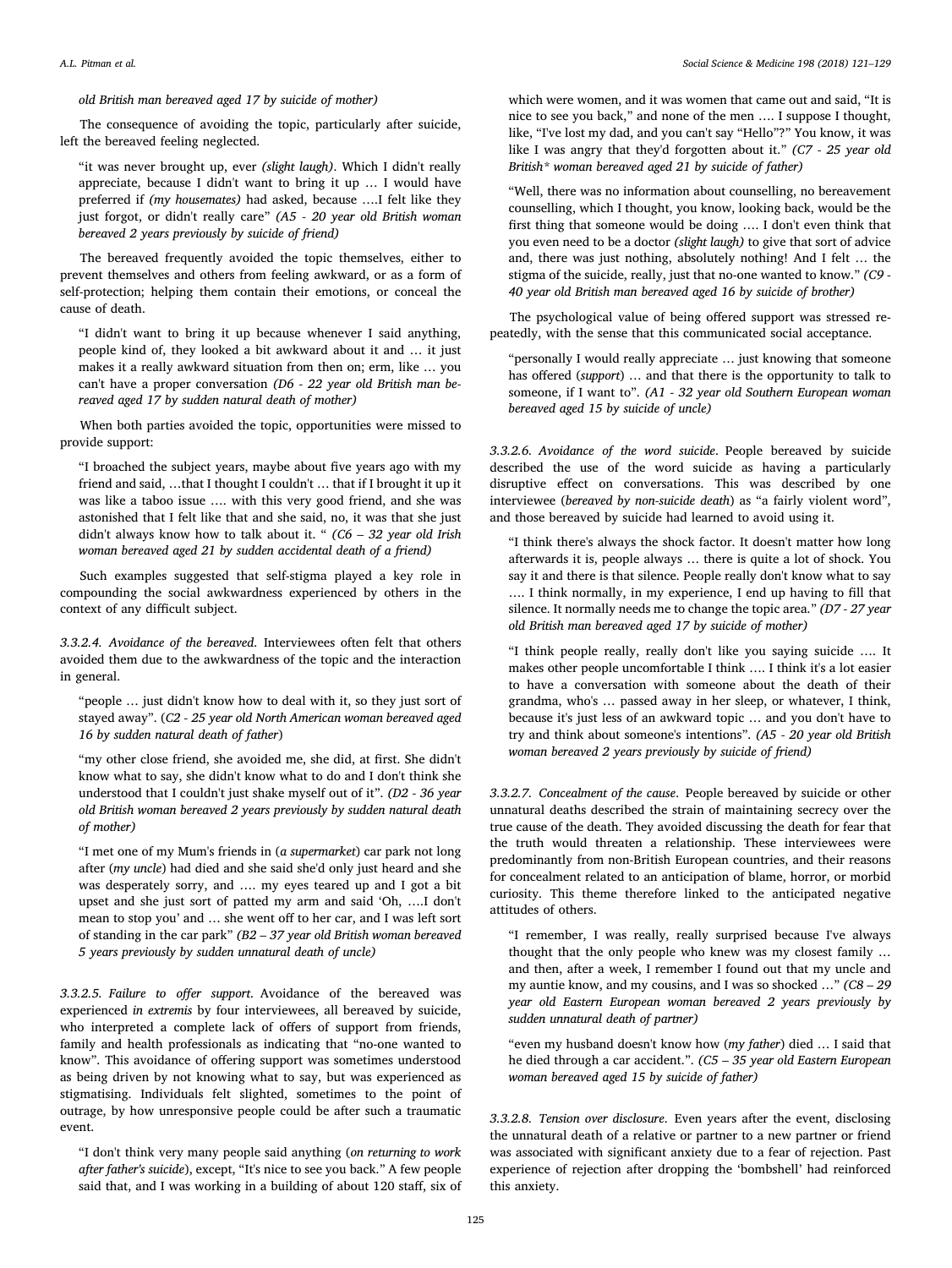"that friendship just ended there, once I told him … and that's ….really determined the way I feel about it …. . I imagine it's like being in the closet". (C9 - 40 year old British man bereaved aged 16 by suicide of brother)

In most cases this related to suicide loss, but on probing one interviewee who described concealment of a non-suicide death, he explained that this fear related to being viewed negatively or as "weird".

"it's not something I volunteer early on in the relationship. It might be something maybe something four to six months in." (D1 - 30 year old British man bereaved ten years previously by sudden unnatural death of ex-girlfriend and sudden natural death of girlfriend)

Some used alcohol to help them broach the subject, or waited until they were very secure in their relationship, in which case disclosure was viewed as a good test of its strength.

"in a sense, it's a test for me and I've been quite lucky, but .... . I don't look forward to doing that … But, I usually have a good feeling about someone that they could probably handle it. I mean, if they don't then I'm not interested". (C9 - 40 year old British man bereaved aged 16 by suicide of brother)

"I often try and mention it, you know, in the first sort of six months of knowing someone because it seems to be a bit of a bombshell to drop later on." (D7 - 27 year old British man bereaved aged 17 by suicide of mother)

# 3.4. Interviewee reflexivity

Some interviewees had clear insight into the subjectivity of the stigma they experienced. For example C9 (a 40 year old British man bereaved aged 16 by suicide of his brother) observed "this is all perceived …. .the whole thing is probably slightly magnified too, because ….the anxiety is not giving me a real picture …. probably people aren't that bothered". Regarding people's social awkwardness he commented "to be honest, I don't know how much that is in reality, or just my perception. I think my perception is probably slightly skewed, but … it's not completely in my imagination".

#### 4. Discussion

#### 4.1. Main findings

Our study presents evidence to contradict the assertion that the death taboo has been overstated in Western society. Previous British work indicated that it persists in relation to violent deaths ([Chapple](#page-7-1) [et al., 2015](#page-7-1)). The current study provides evidence that it applies more broadly to sudden deaths, perhaps due to their shocking or unusual nature; causing others significant unease. Interviewees attributed this unease to a lack of confidence on the part of others over appropriate responses, and this clearly reinforced our interviewees' sense of social awkwardness. Our aim had been to identify whether certain dimensions of stigma were common to all three groups, or unique to particular modes of bereavement. We found evidence for both, suggesting a layering effect of different dimensions of stigma according to cause of death. Both our higher-order themes applied to all three groups. Overlying the universal experience of unease, stigma took the form of pity in relation to natural causes, and blame and shame in relation to suicide and other unnatural causes. Only the sub-themes of failure to offer support and avoidance of the word suicide were unique to suicide. For this group, accounts of extreme social awkwardness were much more common than examples of others' negative attitudes to suicide. This was striking given the heavy emphasis on distaste and disapproval in historical reviews ([Cvinar, 2005\)](#page-7-0). Generally, a taboo was perceived more often in relation to displays of grief than in relation to the cause of

death. However, there was also evidence of cultural variations: themes of blame and concealment of the cause were more apparent in the accounts provided by Eastern and Southern European interviewees than by British interviewees. We had expected findings to vary by gender and time since death but such differences were not apparent.

#### 4.2. Results in the context of other studies

Attempts to relate these qualitative interview findings to our previously published quantitative findings of significant group differences in stigma scores in this dataset [\(Pitman et al., 2016b](#page-8-1)) highlight the complexity of experiences of stigma in relation to bereavement. Although our qualitative results revealed some degree of taboo in relation to all forms of sudden death, the negativity and social awkwardness encountered by those bereaved by suicide stand out as particularly acute. Interviewees bereaved by suicide experienced what they described as high levels of stigma in terms of embarrassment (their own and others), avoidance by those from whom they would have expected empathy, unwelcome degrees of pity, and a marked lack of offered support. Their responses suggested that whilst there were extensive commonalities in experiences of stigma after sudden death, they may have been experienced more acutely by those bereaved by suicide due to self-stigma.

The absence of support reported by suicide-bereaved interviewees, both in terms of perceptions of others' avoidance and failure to offer support, represents both abandonment and inequitable access to resources, and strongly reinforces self-stigma. Our quantitative work has found people bereaved by suicide to be significantly more likely to report delays in receipt of support after their loss and a lack of informal support [\(Pitman et al., 2017b\)](#page-8-4). We cannot know whether this perceived shortfall corresponded with the actual support offered, or whether such perceptions were distorted by self-stigma. However, what remains important is the perception of being abandoned. The other dimensions of stigma described in this study also depicted a sense of isolation, even in the context of apparent social support. All interviewees described others' social embarrassment, and it was this dimension of stigma and the death taboo that exerted the strongest influence on their social behaviour. They had learnt to steer the conversation deftly away from death, sparing others from any awkwardness. As with any safety behaviour, it was self-reinforcing. Other behaviours described included withholding details of the death (to dampen morbid curiosity), hiding the true extent of grief, and concealing the cause of death outside safe relationships. Our work provides insights into the complex social interactions to be navigated after a sudden bereavement, adding to the burden of grief and loneliness. Terms such as 'bombshell', 'can of worms' or 'stepping on eggshells' illustrated the charged environments experienced, and the strain of the death taboo.

Our qualitative findings regarding others' avoidance complement those of a British qualitative study of GPs, in which reported hesitance in offering support to suicide-bereaved parents was explained by guilt and a lack of confidence in knowing what to say [\(Foggin et al., 2016](#page-7-10)). Our results are also consistent with those of one other British qualitative study comparing experiences of stigma following bereavement by suicide and by other unnatural causes, although that did not include interviewees bereaved by natural causes ([Chapple et al., 2015](#page-7-1)). This study reported that interviewees bereaved by suicide, accidental death, and murder felt stigmatised and unable to mourn openly, described others' social difficulties in discussing or acknowledging the topic, and expectations to hide their grief due to social distaste over the associations of shame and blame. As with our study, it identified themes common to all those bereaved by unnatural causes, corresponding to disrupted interactions, avoidance of the topic, avoidance of the bereaved, and aversion to displays of grief. Similar to our study, interviewees perceived a societal expectation to 'put on a brave face' and reach rapid 'closure'. However themes of fear, contamination, shame and blame in relation to suicide were more prominent in that dataset.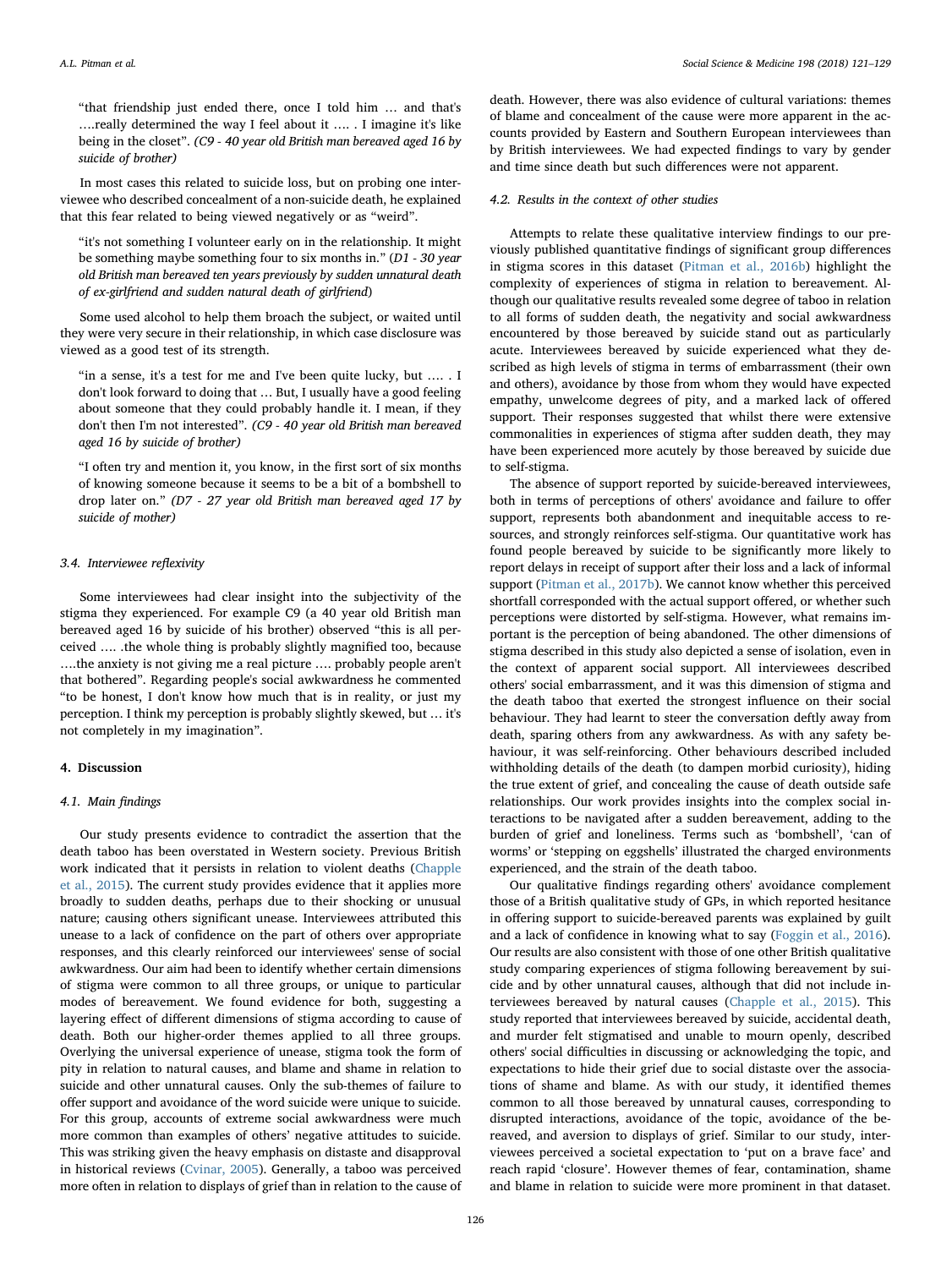Unlike our study their sample included interviewees bereaved following public disasters, such as terrorist attacks. These interviewees differed from those bereaved by suicide or accidental death, in that their public displays of grief and anger were both tolerated and expected. The authors suggested that public disasters exempted the bereaved from the social restrictions applied to those tainted by the negative associations of suicide and accidental deaths, and the implied blame. Our study lacked this perspective, presenting instead a pervasive experience of social disapprobation of grief.

Qualitative studies of suicide-bereaved people outside the United Kingdom have not included comparisons with people bereaved by other causes. Our findings are comparable to those of three Irish qualitative studies with suicide-bereaved adults, which describe experiences of social isolation (Gaff[ney and Hannigan, 2010](#page-7-11)), social awkwardness ([Begley and Quayle, 2007\)](#page-7-12), and perceived prejudice ([Nic an Fhaili](#page-7-13) [et al., 2016\)](#page-7-13). This Irish work also made clear links between stigma and the recent decriminalisation of suicide (Gaff[ney and Hannigan, 2010](#page-7-11)), and between stigma and reluctance to seek help [\(Nic an Fhaili et al.,](#page-7-13) [2016\)](#page-7-13); dimensions not apparent in our dataset. Other international research on self-stigma and public stigma towards people bereaved by suicide is summarised in a recent systematic review, identifying 11 qualitative studies [\(Hanschmidt et al., 2016\)](#page-7-14). Consistent with our findings, these studies described the stigma of suicide bereavement in relation to others' social discomfort and avoidance, with participants describing feeling blamed or gossiped about, concealing the cause of death, and concealing their grief. Ours is therefore the only study to show that some of these themes are common to people bereaved by other causes of sudden death. Studies in this review conducted outside Britain also identified dimensions of stigma not apparent in our sample. For example, Australian work described stigma arising from religious and recent legal sanctions against suicide. Chinese work identified public perceptions of suicide as a failure of the family, stigmatising them through dishonour. Israeli, US and Australian work described stigma arising from the association between suicide and mental illness, discrediting the deceased and their family. Taiwanese, Israeli, Australian, and US studies brought out a deep sense of shame and embarrassment. This internalised (or self-) stigma was relatively absent from the experiences of our sample, who described shame or embarrassment mainly in relation to social awkwardness.

#### 4.3. Strengths and limitations

We used a large national sample of bereaved adults within a defined population, followed by purposive sampling to reflect a range of experiences. Our inclusion of participants with diverse nationalities reflected the British population's cultural mix and permitted cross-cultural comparisons. We achieved reasonable gender representation given the number of men who volunteered to participate. Our in-depth interviews probed the issues of stigma and support to address specific research questions, and detailed the lived experiences of stigma following sudden bereavement. Ours is the only qualitative study to have compared experiences of people bereaved by suicide, other unnatural deaths, and deaths by natural causes [\(Hanschmidt et al., 2016\)](#page-7-14), therefore permitting investigation of whether specific constructs were unique to one type of loss. We followed established guidelines on the design and reporting of qualitative research ([Tong et al., 2007](#page-8-10)), maintaining an awareness of the influence of researcher attitudes on interviewer style and coding of responses.

Our sample was drawn from higher education settings, and respondents were predominantly white, female, and highly-educated, limiting generalisability. There was potential for response bias in that the bereaved people who had the strongest views might be those most likely to volunteer for an interview. Our dataset lacked the accounts of those who described being able to talk freely about their loss. It is possible that our topic guide elicited partial accounts, focussing on negative experiences. Our methodological approach relied on interviewees' own interpretation of social interactions, and we lacked the perspectives, attitudes and underlying motives of the social contacts they referred to. It is possible that the stigmatising social awkwardness described by those bereaved by suicide and other unnatural causes arose from an underlying aversion to violent death, rather than others' fear of saying the wrong thing. Such hidden distaste might apply after any death viewed as preventable, whether by unnatural [\(Chapple et al.,](#page-7-1) [2015\)](#page-7-1) or natural causes [\(Chapple et al., 2004\)](#page-7-15). However, as we did not measure self-stigma, we were unable to explore whether perceptions of stigma were conditioned by individuals' tendency to self-stigmatise in the context of societal stigma.

#### 4.4. Clinical, policy and research implications

The stigma of mental illness has been conceptualised as a stressor in its own right [\(Rusch et al., 2014\)](#page-8-13). Our findings demonstrate that each dimension of the stigma of sudden bereavement causes tangible distress and a sense of isolation. This defines the stigma of sudden bereavement as a stigma stress. Given the association between the stigma of sudden bereavement and suicide attempt [\(Pitman et al., 2017a\)](#page-8-3), there is clearly a need to reduce this stigma or to mitigate its effects. We need to develop and trial acceptable individual-level or community-level interventions to challenge negative attitudes and taboos about talking about death in order to reduce social awkwardness, and address the barriers to seeking or receiving support. This is particularly important for people bereaved by suicide, given their elevated risk of suicide attempt ([Pitman et al., 2016a\)](#page-8-2). An evidence base for interventions would also promote the belief that seeking help for a problem is actually beneficial, as this has been shown to be at the core of help-seeking intentions ([Schomerus and Angermeyer, 2008](#page-8-5)).

In view of the difficulties in separating out bereaved people's perceptions of stigma from the overtly stigmatising attitudes of others, it is unclear whether anti-stigma interventions would be better targeted at the bereaved or at society ([Cvinar, 2005\)](#page-7-0). Suggested population approaches include educating the public in appropriate ways of supporting a bereaved person. This would also serve to reduce self-stigma for those subsequently bereaved. Targeted approaches include proactive outreach from voluntary sector organisations or primary care to overcome the presumed effects of stigma on help-seeking [\(Rusch et al.,](#page-8-13) [2014\)](#page-8-13). Individual-level interventions could help bereaved individuals manage perceived and enacted stigma using adapted cognitive-behavioural approaches, such as those trialled in psychiatric settings [\(Knight](#page-7-16) [et al., 2006\)](#page-7-16). Generally an improved awareness of the needs of bereaved people and of available support sources [\(Public Health England &](#page-8-14) [National Suicide Prevention Alliance, 2015](#page-8-14)), would reinforce the idea that support is indicated. Family doctors should be made aware that people who experience potentially traumatic bereavement may feel reluctant to disclose their loss when presenting for other reasons, and feel unworthy of help for their grief.

#### 5. Conclusions

This qualitative study of the experiences of stigma described by people bereaved by suicide, other sudden unnatural deaths, and sudden natural deaths found many commonalities in accounts of stigma relating to the loss. This was primarily manifested in others' social awkwardness, which caused interviewees significant distress. In people bereaved by suicide accounts of social unease were much more common than experiences of specific negative attitudes towards them or the deceased. The only dimensions of stigma specific to people bereaved by suicide were the sub-themes of a failure to offer support and avoidance of the word suicide, both of which appeared to be driven by social awkwardness. Concealing the cause of the death and perceiving others' blaming attitudes were common to people bereaved by suicide and other unnatural causes. Given the links between stigma and suicidality, there may be a role for individual- and community-level anti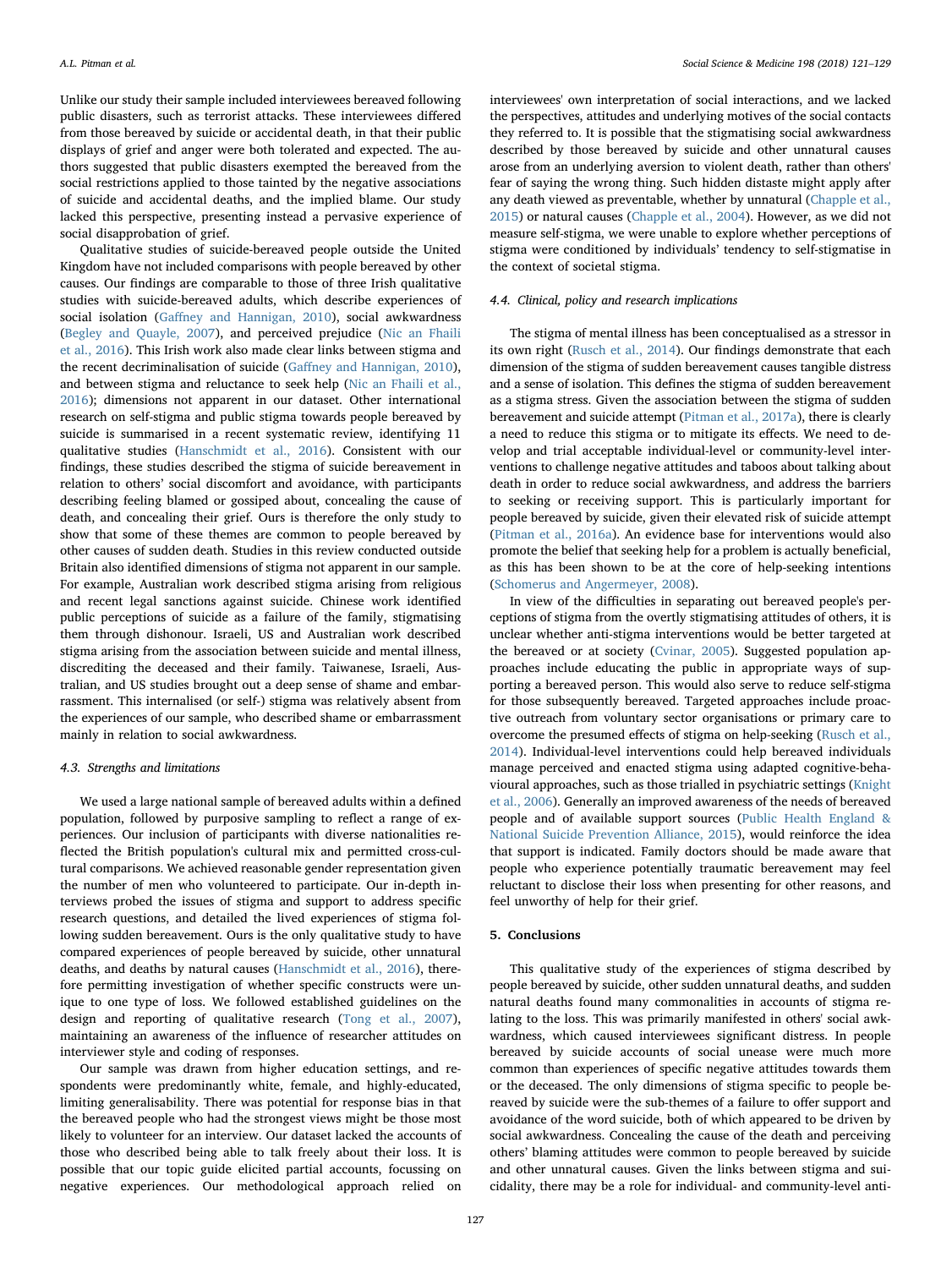A.L. Pitman et al. *Social Science & Medicine 198 (2018) 121–129*

stigma interventions after sudden bereavement, and particularly suicide bereavement. These could challenge negative attitudes, reduce social awkwardness, and address the barriers to seeking or receiving support.

# Conflicts of interest

None.

# Acknowledgements

Funding: This work was funded by a Medical Research Council Population Health Scientist Fellowship Award to Alexandra Pitman (G0802441), and a Guarantors of Brain Fellowship award to Alexandra Pitman. The funders had no role in design and conduct of the study; collection, analysis, and interpretation of the data; the writing of the article, or the decision to submit it for publication. The views expressed are those of the authors and not necessarily those of the funders.

We would like to thank all the HEIs from England, Wales, Northern Ireland, and Scotland that consented to participate, listed below, all the bereaved individuals who took time to respond to the on-line survey, and the 27 interviewees who took part in this in-depth study. We are grateful to Anne Rouse, medical research transcriber, for her help with transcribing interviews, and to Joanne Sherlock, independent qualitative researcher then at the Ethical Social Research Agency Ltd, who conducted independent coding of data.

Participating HEIs: Bishop Grosseteste University (formerly Bishop Grosseteste University College Lincoln); Bournemouth University; Central School of Speech and Drama; City University; Cranfield University; The Courtauld Institute of Art; De Montfort University; University of Greenwich; King's College London; Liverpool Institute for Performing Arts; Liverpool John Moores University; London Metropolitan University; Norwich University of the Arts (formerly Norwich University College of the Arts); Royal Veterinary College; School of Oriental and African Studies; St George's, University of London; Staffordshire University; Trinity Laban Conservatoire of Music and Dance; UCL; University of Suffolk (formerly University Campus Suffolk); University of Bedfordshire; University of Chester; University of Cumbria; University of Leeds; University of Liverpool; University of Oxford; University of Southampton; University of Worcester; University of Westminster; Queen Margaret University; Heriot-Watt University; Scotland's Rural College (formerly Scottish Agricultural College); University of Dundee; Cardiff University; Cardiff Metropolitan University (formerly University of Wales Institute Cardiff); Queen's University Belfast; University of Ulster.

## <span id="page-7-6"></span>Appendix 1. Topic guide for semi-structured interview

- Summarise interviewer's understanding of the interviewee's responses to the online questionnaire regarding their relationship to the deceased and the nature of the death
- How have people around you reacted to your bereavement?
- How easy has it been to talk about the death with the people around you?

#### Impact on relationships:

- Partner/potential partners
- Close friends/potential close friends
- Immediate family
- Wider family
- Others

#### Impact on other areas: (if time)

• Educational progress, Work performance, Alcohol/drugs, Finances, Spirituality or spiritual beliefs

#### Other topics:

- Concealed information
- Avoidance of topic
- Hidden grief
- Fear of same death
- Memorial service
- Inquest
- Views on help offered or not offered
- Support available to others instead
- Stigmatising or honouring attitudes: What are your thoughts about society's attitude towards you because of your bereavement?

# Probes

"You've talked about a change in your (work output/etc), to what extent do you think this may have been due to the way your (father/ etc) died?"

"Is there anything you'd like to say with the Dictaphone off?"

"If you met someone who experienced sudden bereavement how would you respond to them?"

#### References

- <span id="page-7-12"></span>Begley, M., Quayle, E., 2007. The lived experience of adults bereaved by suicide. Crisis 28 (1), 26–34. available from: <https://doi.org/10.1027/0227-5910.28.1.26>, Accessed date: 15 April 2017.
- <span id="page-7-4"></span>Biddle, L., Donovan, J., Sharp, D., Gunnell, D., 2007. Explaining non-help-seeking amongst young adults with mental distress: a dynamic interpretive model of illness behaviour. Sociol. Health Illness 29 (7), 983–1002. available from: [https://doi.org/](https://doi.org/10.1111/j.1467-9566.2007.01030.x) [10.1111/j.1467-9566.2007.01030.x](https://doi.org/10.1111/j.1467-9566.2007.01030.x).
- <span id="page-7-7"></span>[Braun, V., Clarke, V., 2006. Using thematic analysis in psychology. Qual. Res. Psychol. 3](http://refhub.elsevier.com/S0277-9536(17)30779-7/sref4) [\(2\), 77](http://refhub.elsevier.com/S0277-9536(17)30779-7/sref4)–101.
- <span id="page-7-8"></span>Burnard, P., 1991. A method of analysing interview transcripts in qualitative research. Nurse Educ. Today 11 (6), 461–466. available from: [http://www.sciencedirect.com/](http://www.sciencedirect.com/science/article/pii/026069179190009Y) [science/article/pii/026069179190009Y](http://www.sciencedirect.com/science/article/pii/026069179190009Y).
- <span id="page-7-15"></span>Chapple, A., Ziebland, S., McPherson, A., 2004. Stigma, shame, and blame experienced by patients with lung cancer: qualitative study. BMJ 328 (7454), 1470. available from: [http://www.bmj.com/content/328/7454/1470.abstract.](http://www.bmj.com/content/328/7454/1470.abstract)
- <span id="page-7-1"></span>Chapple, A., Ziebland, S., Hawton, K., 2015. Taboo and the different death? Perceptions of those bereaved by suicide or other traumatic death. Sociol. Health Illness 37 (4), 610–625. available from: [https://doi.org/10.1111/1467-9566.12224.](https://doi.org/10.1111/1467-9566.12224)
- <span id="page-7-0"></span>Cvinar, J.G., 2005. Do suicide survivors suff[er social stigma: a review of the literature.](http://refhub.elsevier.com/S0277-9536(17)30779-7/sref8) [Psychiatr. Care 41 \(1\), 14](http://refhub.elsevier.com/S0277-9536(17)30779-7/sref8)–21.
- <span id="page-7-10"></span>Foggin, E., McDonnell, S., Cordingley, L., Kapur, N., Shaw, J., Chew-Graham, C.A., 2016. GPs' experiences of dealing with parents bereaved by suicide: a qualitative study. Br. J. Gen. Pract. 66 (651), e737. available from: [http://bjgp.org/content/66/651/e737.](http://bjgp.org/content/66/651/e737.abstract) [abstract.](http://bjgp.org/content/66/651/e737.abstract)
- <span id="page-7-11"></span>Gaffney, M., Hannigan, B., 2010. Suicide bereavement and coping: a descriptive and interpretative analysis of the coping process. Procedia - Soc. Behav. Sci. 5, 526–535. available from: [http://www.sciencedirect.com/science/article/pii/](http://www.sciencedirect.com/science/article/pii/S1877042810015119) [S1877042810015119](http://www.sciencedirect.com/science/article/pii/S1877042810015119).
- <span id="page-7-5"></span>Gray, A.J., 2002. Stigma in psychiatry. J. Roy. Soc. Med. 95 (2), 72–76. available from: [http://www.ncbi.nlm.nih.gov/pmc/articles/PMC1279314/.](http://www.ncbi.nlm.nih.gov/pmc/articles/PMC1279314/)
- <span id="page-7-14"></span>Hanschmidt, F., Lehnig, F., Riedel-Heller, S.G., Kersting, A., 2016. The stigma of suicide survivorship and related consequences: a systematic review. PLos One 11 (9), e0162688. available from: [https://doi.org/10.1371%2Fjournal.pone.0162688.](https://doi.org/10.1371)
- <span id="page-7-16"></span>Knight, M.T.D., Wykes, T., Hayward, P., 2006. Group treatment of perceived stigma and self-esteem in schizophrenia: a waiting list trial of efficacy. Behav. Cognit. Psychother. 34 (3), 305–318. available from: [https://www.cambridge.org/core/](https://www.cambridge.org/core/article/div-class-title-group-treatment-of-perceived-stigma-and-self-esteem-in-schizophrenia-a-waiting-list-trial-of-efficacy-div/EA4EDCF00E90B6D2934A6410E3FEAB6F) [article/div-class-title-group-treatment-of-perceived-stigma-and-self-esteem-in](https://www.cambridge.org/core/article/div-class-title-group-treatment-of-perceived-stigma-and-self-esteem-in-schizophrenia-a-waiting-list-trial-of-efficacy-div/EA4EDCF00E90B6D2934A6410E3FEAB6F)[schizophrenia-a-waiting-list-trial-of-e](https://www.cambridge.org/core/article/div-class-title-group-treatment-of-perceived-stigma-and-self-esteem-in-schizophrenia-a-waiting-list-trial-of-efficacy-div/EA4EDCF00E90B6D2934A6410E3FEAB6F)fficacy-div/ [EA4EDCF00E90B6D2934A6410E3FEAB6F](https://www.cambridge.org/core/article/div-class-title-group-treatment-of-perceived-stigma-and-self-esteem-in-schizophrenia-a-waiting-list-trial-of-efficacy-div/EA4EDCF00E90B6D2934A6410E3FEAB6F).
- <span id="page-7-2"></span>[McDaid, C., Trowman, R., Golder, S., Hawton, K., Sowden, A., 2008. Interventions for](http://refhub.elsevier.com/S0277-9536(17)30779-7/sref15) [people bereaved through suicide: systematic review. Br. J. Psychiatr. 193 \(6\),](http://refhub.elsevier.com/S0277-9536(17)30779-7/sref15) 438–[443](http://refhub.elsevier.com/S0277-9536(17)30779-7/sref15).
- <span id="page-7-13"></span>[Nic an Fhaili, M., Flynn, N., Dowling, S., 2016. Experiences of suicide bereavement: a](http://refhub.elsevier.com/S0277-9536(17)30779-7/sref16) [qualitative study exploring the role of the GP. Br. J. Gen. Pract. 66 \(1478](http://refhub.elsevier.com/S0277-9536(17)30779-7/sref16)–5242 [\(Electronic\)\), e92](http://refhub.elsevier.com/S0277-9536(17)30779-7/sref16)–e98.
- <span id="page-7-9"></span>Office for National Statistics, 2017. Suicides in the UK: 2016 Registrations. ONS, London Available from. [https://www.ons.gov.uk/peoplepopulationandcommunity/](https://www.ons.gov.uk/peoplepopulationandcommunity/birthsdeathsandmarriages/deaths/bulletins/suicidesintheunitedkingdom/2016registrations) [birthsdeathsandmarriages/deaths/bulletins/suicidesintheunitedkingdom/](https://www.ons.gov.uk/peoplepopulationandcommunity/birthsdeathsandmarriages/deaths/bulletins/suicidesintheunitedkingdom/2016registrations) [2016registrations.](https://www.ons.gov.uk/peoplepopulationandcommunity/birthsdeathsandmarriages/deaths/bulletins/suicidesintheunitedkingdom/2016registrations)
- <span id="page-7-3"></span>Pitman, A., Krysinska, K., Osborn, D., King, M., 2012. Suicide in young men. Lancet 379 (9834), 2383–2392. available from: [https://doi.org/10.1016/S0140-6736\(12\)](https://doi.org/10.1016/S0140-6736(12)60731-4) [60731-4](https://doi.org/10.1016/S0140-6736(12)60731-4), Accessed date: 12 January 2016.